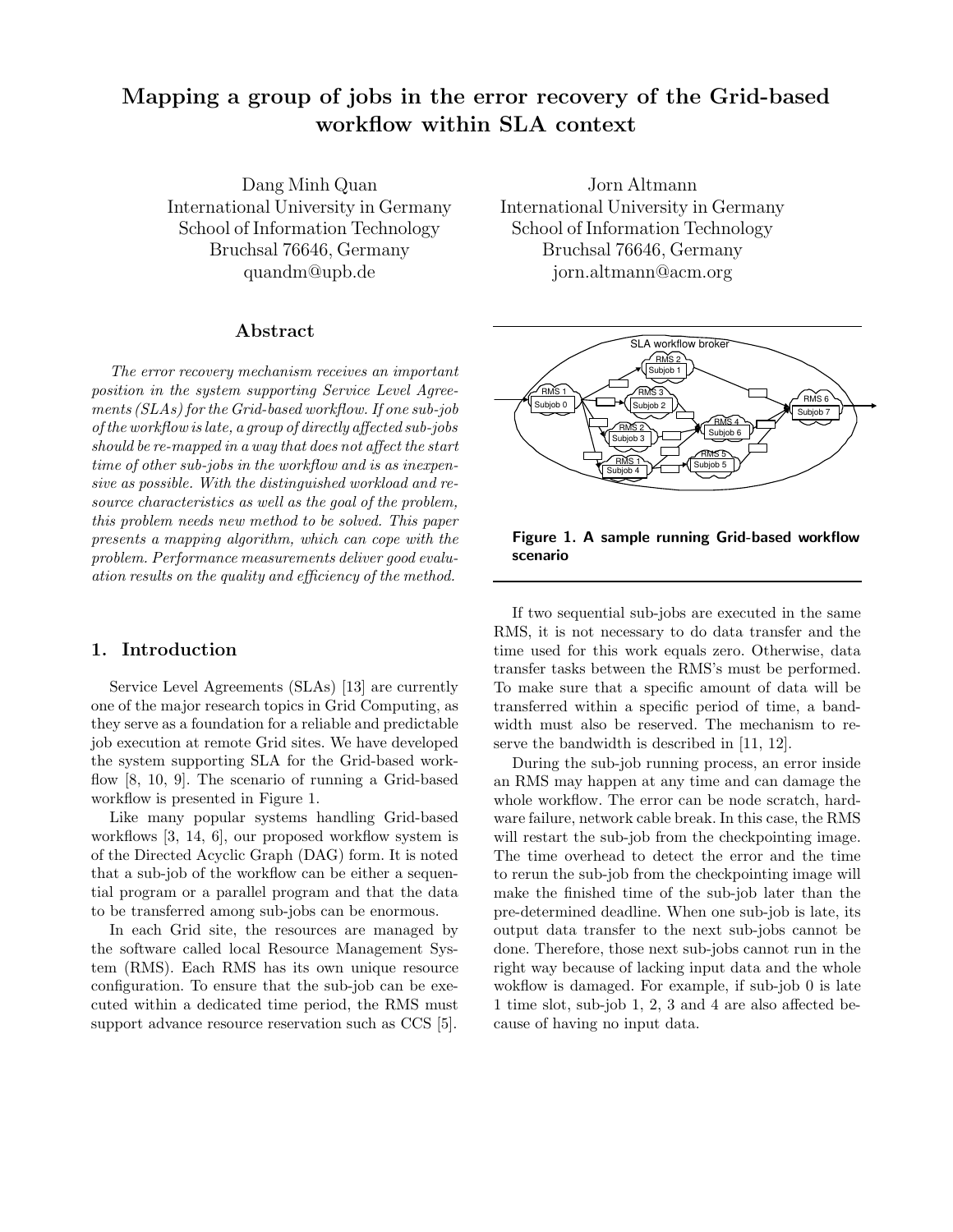

Therefore, we have to try to re-map the directly affected sub-jobs in a way that does not affect the start time of other remaining sub-jobs in the workflow. When we re-map the directly affected sub-jobs, we also have to re-map their related data transfers. With the example in Figure 1, if sub-job 0 is late, the affected sub-jobs and data transfers are described in Figure 2. This task can be feasible because of many reasons.

- The latency period is very small, only 1 or 2 time slots.
- The Grid may have others solutions that the data transfers will be shorter because the links have broader bandwidth.
- The Grid may have RMSs with higher CPU power, which can execute the sub-jobs in shorter time.

The formal specification of the described problem includes following elements:

- Let  $R$  be the set of Grid RMSs. This set includes a finite number of RMSs, which provide static information about controlled resources and the current reservations/assignments.
- Let S be the set of sub-jobs in the given workflow.
- Let  $Sa$  be the set of all directly affected sub-jobs with the resource and runtime requirements.
- Let  $E$  be the set of data transfer in the given workflow.
- Let  $E_i$  be the set of input data transfers of S.
- Let  $E_0$  be the set of input data transfers of S.
- Let  $K_i$  be the set of resource candidates of subjob  $s_i$ . This set includes all RMSs, which can run sub-job  $s_i, K_i \subset R, s_i \in Sa.$

Based on the given input, a feasible and possibly optimal solution is sought, which allows the most efficient mapping of those sub-jobs in a Grid environment with respect to the given deadlines. The required solution is a set defined as Formula 1.

$$
M = \{(s_i, r_j, start\_slot)| s_i \in Sa, r_j \in K_i\} \tag{1}
$$

If the solution does not have  $start\_slot$  for each  $s_i$ , it become a configuration as defined in Formula 2.

$$
a = \{(s_i, r_j | s_i \in Sa, r_j \in K_i\}
$$
\n<sup>(2)</sup>

A feasible solution must satisfy following conditions:

- Criteria1: All  $K_i \neq \emptyset$ . There is at least one RMS in the candidate set of each sub-job.
- Criteria2: The start time of each input data transfer  $ei_h$  must later than the sub-job it depends on,  $ei_h \in E_i$ . The stop time of each output data transfer  $eo_k$  must earlier than the next sub-job which depends on it,  $eo_k \in E_o$ .
- Criteria3: Each RMS provides a profile of currently available resources and can run many subjobs both sequentially and parallel. Those subjobs, which run on the same RMS, form a profile of resource requirement. With each RMS  $r_i$  running sub-jobs of  $Sa$ , with each time slot in the profile of available resources and profile of resource requirements, the number of available resources must be larger than the resource requirement.
- Criteria4: The data transmission task  $e_{ki}$  from sub-job  $s_k$  to sub-job  $s_i$  must not overlap other reserved data transmission task on the link between RMS running sub-job  $s_k$  to RMS running sub-job  $s_i, e_{ki} \in E_i \cup E_o, s_k, s_i \in Sa.$

In the next phase the feasible solution with the lowest cost is sought. The cost C of a Grid workflow is defined in formula 3, 4 and 5. It is a sum of four factors: the cost of  $(1)$  using the CPU,  $(2)$  storage,  $(3)$ expert knowledge, and (4) data transfer between resources.

$$
C_1 = \sum_{i=1}^{n} s_i r_t * (s_i n_c * r_j \cdot p_c + s_i n_s * r_j \cdot p_s + s_i n_e * r_j \cdot p_e)
$$
\n(3)

$$
C_2 = \sum e_{ki}.n_d * r_j.p_d \tag{4}
$$

$$
C = C_1 + C_2 \tag{5}
$$

with  $s_i.r_t, s_i.n_c, s_i.n_s, s_i.n_e$  are the runtime, number CPU, number storage, number expert of sub-job  $s_i$ respectively.  $r_j \cdot p_c, r_j \cdot p_s, r_j \cdot p_e, r_j \cdot p_d$  are the price of using CPU, storage, expert, data transmission of RMS  $r_j$ respectively.  $e_{ki}.n_d$  is the number of data to be transferred from sub-job  $s_k$  to sub-job  $s_i$ .

If two sequential sub-jobs run on the same RMS, the cost of transferring data from the previous sub-job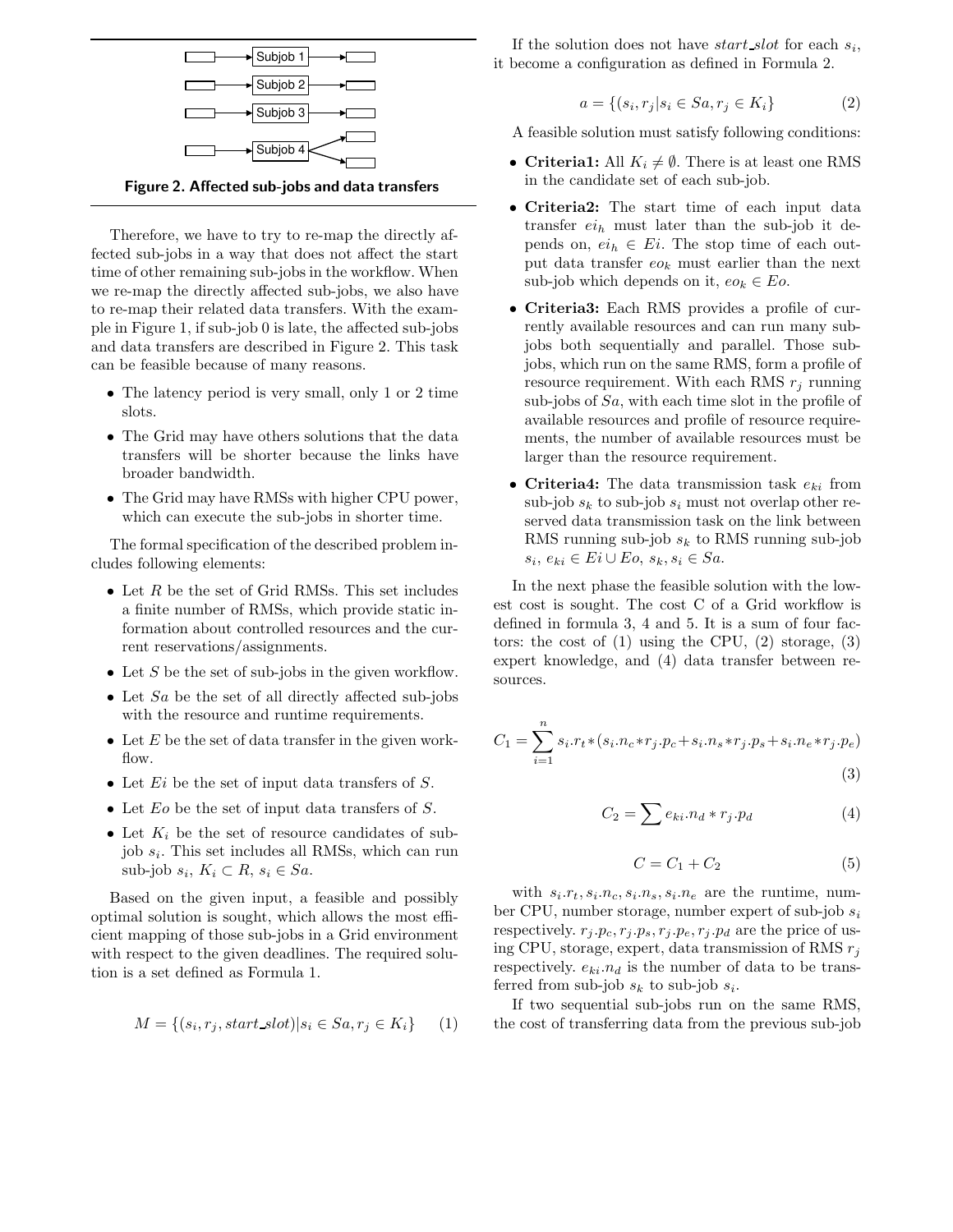to the later sub-job is neglected. It can be shown easily that the optimal mapping of those sub-jobs to Grid RMSs with cost optimizing is a NP hard problem.

This paper presents a mapping algorithm called Gmap to handle this problem. It is the next progress in a series of efforts, [8, 10, 9, 7, 11, 12], to build a full system supporting SLAs for Grid-based workflows.

## 2. Related work

Our problem can be defined as a special case of the mapping a bag of independent tasks to resources problem [15, 4, 1]. In the literature, most of the efforts [15, 4, 1] solve this problem with time optimization. It is the major difference to our work because we concentrate to find out a solution which meets the deadline and optimizes the cost.

The most closed work to our problem is the work from [2]. In [2], the authors present the method to schedule parameter sweep applications on global Grids. The original deadline and budget constrained (DBC) costtime optimization algorithm builds on the costoptimization and time-optimization scheduling algorithms. This is accomplished by applying the timeoptimization algorithm to schedule task-farming application jobs on distributed resources having the same processing cost. The authors assume that all tasks are sequential programs and identical to each other. It is clear that our problem is distinguished from parameter sweep applications scheduling problem as the subjobs in our problem are parallel programs with various differences in configurations as well as in constraints. However, the primary idea of DBC algorithm can also be applied to our problem as presented in Figure 3.

*For each sub-job in the set { Sort the candidate RMSs according to cost order. If 2 or more RMSs have the same cost, the more powerful RMS will stay first For each RMS in the sorted candidate list {* 

 *calculate the execution time of that sub-job on the RMS. If it meet the deadline then assigned the sub job to the RMS* 

*}}* 

## Figure 3. Application of DBC algorithm to the problem

In [12], we present an algorithm called H-Map to map heavy communication workflow to the Grid resources. The character of resources and workload are similar to this problem. Therefore, we can easily adapt H-Map to the problem as described in Figure 4. The main idea of H-Map algorithm is that a set of initial configuration distributed over the search space according to cost factor will be further refined to find the best solution.

| Create set of reference configurations distributed over the |
|-------------------------------------------------------------|
| search space according to cost factor                       |
| for each sub-job in the set $\{$                            |
| for each RMS in the candidate list {                        |
| if cheaper then put (sjid, RMS id, improve value)           |
| to a list }}                                                |
| sort the list according to improve_value                    |
| from the begin of the list{                                 |
| Compute time table to get the finished time                 |
| If finished time < limit                                    |
| hreak                                                       |
|                                                             |
| Store the result                                            |

## Figure 4. Application of H-Map algorithm to our problem

As the number of affected sub-jobs is not always big we can apply the searching all cases algorithm (SAC). In the case of having small number of affected subjobs, the runtime of the algorithm is sufferable. The solution result of this algorithm can be a good reference source to evaluate the quality of other algorithms. The searching all cases algorithm is presented in Figure 5.

| min cost=1000000                       |
|----------------------------------------|
| With each possible configuration a {   |
| determine the scheduling order         |
| check the feasibility of a             |
| if feasible $\{$                       |
| compute the cost m cost of a           |
| if(m cost <min cost){<="" th=""></min> |
| min cost=m cost                        |
| store a                                |
|                                        |

Figure 5. Searching all cases algorithm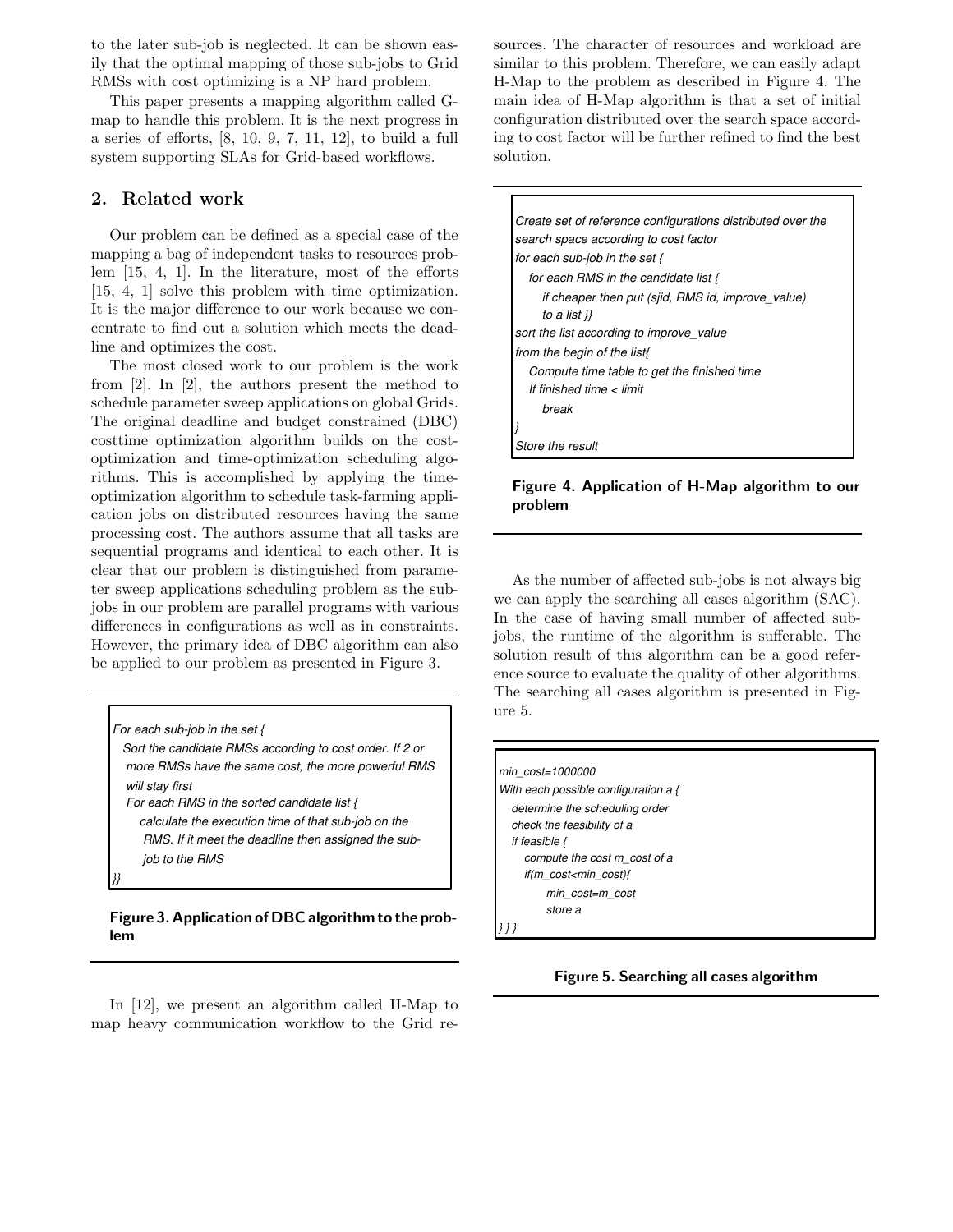# 3. G-map algorithm

G-Map algorithm maps a group of sub-jobs on to the Grid resources with G stands for Group. In the G-Map algorithm, we try to compress the solution space in a way that the ability to have feasible solutions is higher. After that, a set of initial configuration is constructed. This set will be improved by local search until it cannot be improved any more. Finally, we pick the best solution from the final set. The architecture of the algorithm is presented in Figure 6.



Figure 6. G-Map algorithm

#### 3.1. Refining the solution space

The set of candidate RMSs for each sub-job can be continuously refined by following observation: An RMS will be valid with a sub-job only if the sub-job assigned to that RMS satisfies the start time of the next sequential sub-jobs. The algorithm to refine the solution space is presented in Figure 7.

With each separate sub-job, we determine the schedule time of the input data transfers, the sub-job and output data transfer. From the algorithm in Figure 7, we can see that the resource reservation profile is not updated. We call this the ideal assignment. If the stop time of the output data transfer does not earlier than the start time of the next sequential sub-job then we remove the RMS out of the candidate set.

# 3.2. Constructing the set of initial configurations

The goal of the algorithm is finding out a feasible solution, which satisfies all required criteria and is as inexpensive as possible. Therefore, the set of initial configurations should satisfy two criteria.



Figure 7. Refining the solution space procedure

- The configurations in the set must differ from each other as far as possible. This criterion will ensure that the set of initial configuration will distribute widely over the search space.
- The RMS running sub-job in each configuration should differ from each other. This criterion will ensure that each sub-job will be assigned in ideal condition, thus the ability to become a feasible solution will increase.

The procedure to create the set of initial configuration is as following.

Step1: Sorting the candidate set according to the cost factor. With each sub-job, we compute the cost of running the sub-job by each RMS in the candidate set and then sort the RMSs according to the cost. With the case of our example, we could have a sorted solution space as presented in Figure 8.

Step2: Forming the first configuration. The procedure to form the first configuration in the set is presented in Figure 9. We form the first solution having as small cost as possible. With each unassigned sub-job, we compute the  $m$  delta = cost running in the first feasible RMS minus cost running in the second feasible RMS in the sorted candidate list. The subjob having the smallest  $m$  delta will be assigned to the first feasible RMS. The purpose of this action is to en-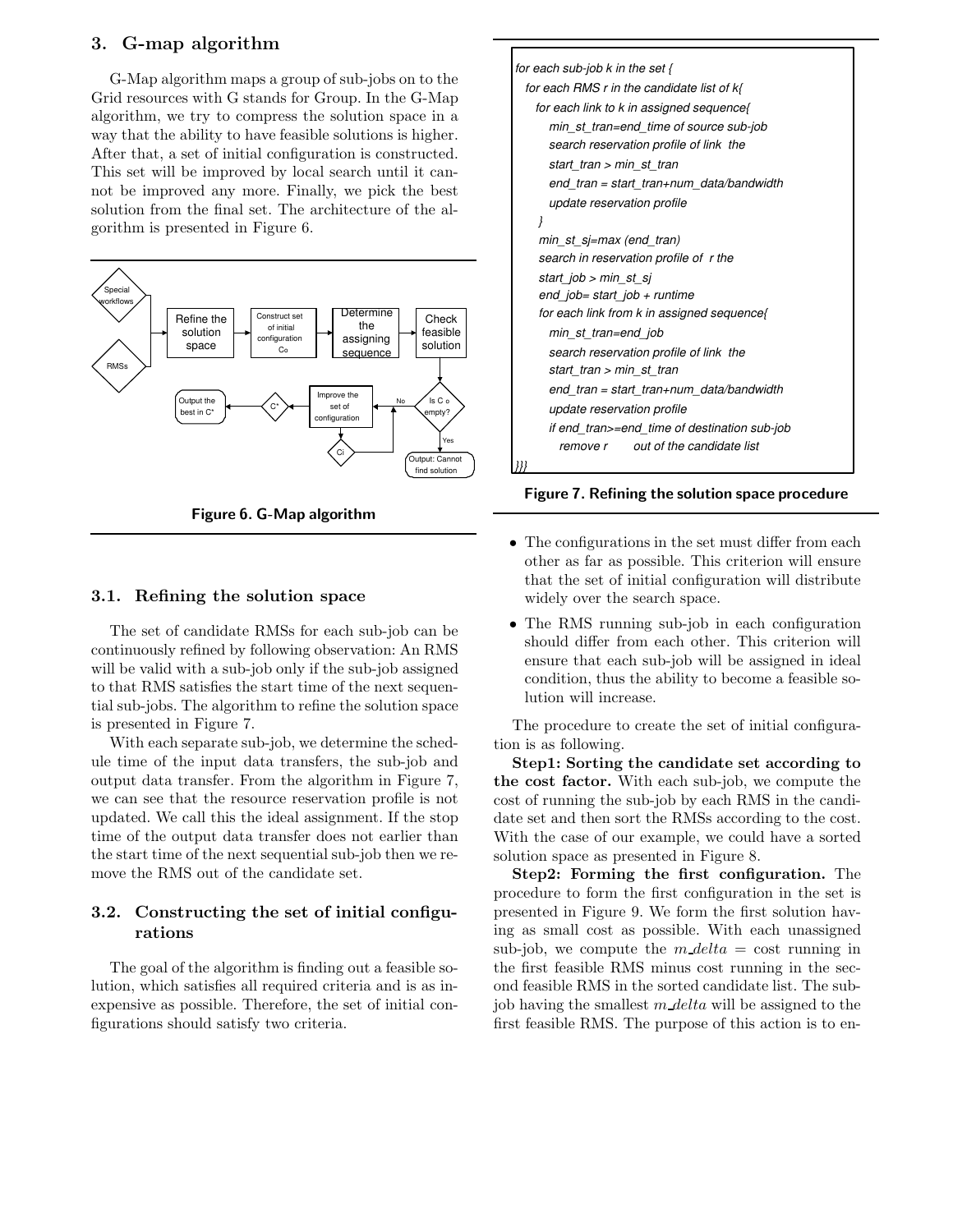| Subjob 1 | 2 |   | 3 |  |
|----------|---|---|---|--|
| Subjob 2 |   | 2 |   |  |
| Subjob 3 |   | 2 |   |  |
| Subjob 4 |   | 3 | 2 |  |
|          |   |   |   |  |

Figure 8. A sample sorted solution space

sure that the sub-job having higher ability to increase the cost will be assigned first. After that, we will update the reservation profile and check if the assigned RMS is still available for other sub-jobs. If not we will mark it as unavailable. The process is repeated until all sub-jobs are assigned. The selection of which sub-job to be assigned is effective when there are many sub-jobs having the same RMS as the first feasible solution.



Figure 9. The algorithm to form the first configuration

Step3: Forming the other configurations. The procedure to form other initial configurations is described in Figure 10. To satisfy two criteria as described above, we use *assign\_number* to keep track of number of the assignment RMS to a sub-job and *lass* to keep track of the appearance frequency of RMS within a configuration. RMS having smaller assign number and small appearance frequency in  $l$  ass will be selected. Applying this algorithm to the example, starting from the first configuration in Step 2, the process of forming other initial configurations is described in Figure 11.

| assign number of each candidate RMS =0<br>While number of configuration $\lt$ max sol {<br>clear list of assigned RMS I ass |  |  |  |  |  |  |
|-----------------------------------------------------------------------------------------------------------------------------|--|--|--|--|--|--|
| for each sub-job in the set $\{$                                                                                            |  |  |  |  |  |  |
| find in the candidate list RMS r having the<br>smallest number of appearance in I ass                                       |  |  |  |  |  |  |
| and the smallest assign number                                                                                              |  |  |  |  |  |  |
| Put r to l ass                                                                                                              |  |  |  |  |  |  |
| assign number++                                                                                                             |  |  |  |  |  |  |
|                                                                                                                             |  |  |  |  |  |  |

Figure 10. Procedure to create the initial configuration set

|  |  | 2 |
|--|--|---|
|  |  | R |
|  |  |   |

Figure 11. The sample initial configuration set

## 3.3. Determining the assigning order

When the RMS executing each sub-job and the bandwidths among sub-jobs were determined, the next task is determining time slot to run a sub-job in the specific RMS. At this time, the order of determining scheduled time for sub-jobs becomes important. The sequence of determining runtime for sub-jobs in RMS can also affect the Criteria 2 especially in the case of having many sub-jobs in the same RMS. In this algorithm, we use the policy like in [12]. Thus, the input data transfer having the earliest start time smaller will be scheduled earlier. The output data transfer having the latest stop time smaller will be scheduled earlier. The sub-job having earlier deadline should be scheduled earlier.

## 3.4. Checking the feasibility of a solution

To check the feasibility of a solution we have to determine the timetable to execute sub-jobs and their related data transfer. In the error recovery phase, finding a solution that meet the Criteria 2 is very important. Therefore, we do not simply use the provided runtime of each sub-job but modify it according to the performance of each RMS. Let  $pk_i$ ,  $pk_j$  is the performance of a CPU in RMS  $r_i$ ,  $r_j$  respectively and  $pk_j > pk_i$ . Suppose that a sub-job has the provided runtime  $rt_i$  with the resource requirement equals to  $r_i$ . Thus, the run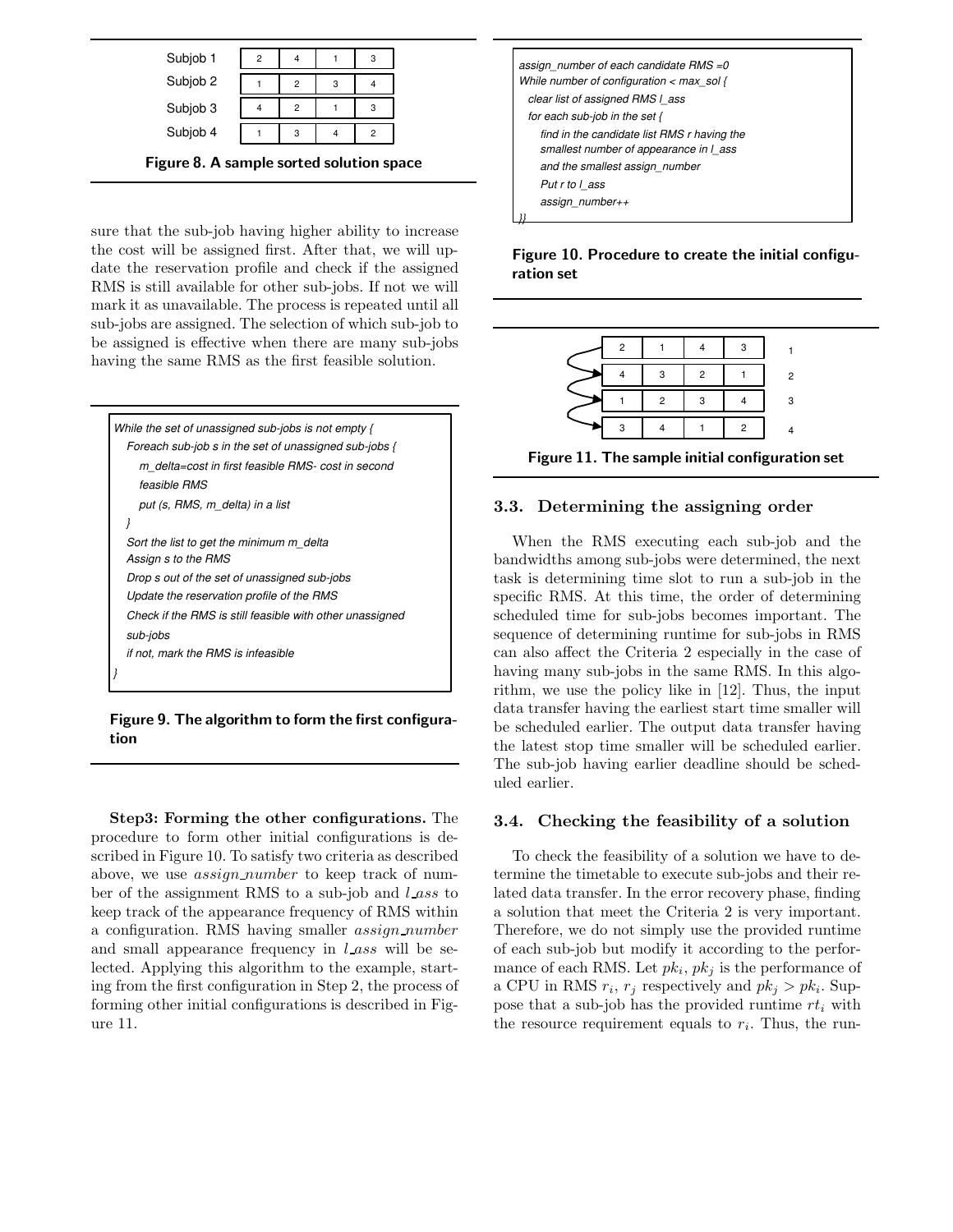time  $rt_j$  of the sub-job in  $r_j$  is determined as in Formula 6.

$$
rt_j = \frac{rt_i}{\frac{pk_i + (pk_j - pk_i) * k}{pk_i}}
$$
(6)

Parameter k presents the affection of the sub-job's communication character and the RMS's communication infrastructure. For example, if  $pk_i$  equals to  $2^*pk_i$ and  $rt_i$  is 10 hours,  $rt_j$  will be 5 hours if k equals to 1. However,  $k=1$  only when there are no communication among parallel tasks of the sub-job. Otherwise, k will be less than 1. Parameter  $k_a$  is an average value, which is determined by the user through many experiments and is provided as the input for the algorithm. In the reality environment,  $k$  may fluctuate around the average value depending on the network infrastructure of the system. For example, suppose that  $k_a$  equals to 0.8. If the cluster has good network communication, the real value of  $k$  may increase to 0.9. If the cluster has not so good network communication, the real value of k may decrease to 0.7. Nowadays, with the very good network technology in High Performance Computing Centers, the fluctuation of  $k$  is not so much. To overcome the fluctuation problem , we use the pessimistic value  $k_p$  instead of k in the Formula 6 to determine the new runtime of the sub-job as following.

- If  $k_a > 0.8$ , for example with the rare communication sub-job,  $k_p = 0.5$ .
- If  $0.8 > k_a > 0.5$ , for example with normal communication sub-job,  $k_p = 0.25$ .
- If  $k_a < 0.5$ , for example with heavy communication sub-job,  $k_p = 0$ .

The pessimistic policy will ensure that the sub-job can be finished within the new determined runtime period. With those assumption, the procedure to determine the timetable is presented in Figure 12.

After determining the timetable, the stop time of the output data transfer will be compared with the start time of the next sequential sub-jobs. If having a violation, this solution is determined infeasible.

#### 3.5. Improving solution quality algorithm

If the initial configuration set  $C_0 \neq \emptyset$ , the set will gradually be refined to have better quality solutions. The refining process stops when the solutions in the set cannot be improved any more and we have the final set C∗. The best solution in C∗ will be output as the result of the algorithm. More detail about this procedure can be found in [12].



Figure 12. Procedure to determine the timetable

## 4. Performance experiment

Performance experiment is done with simulation to check for the quality of the G-Map algorithm. The goal of the experiment is comparing the quality of G-Map algorithm with other algorithms in different workloads and resource contexts. The quality of an algorithm is evaluated by several factors: the ability of finding feasible solution, the cost of the found solution, the execution time. The hardware and software used in the experiments are rather standard and simple (Pentium D 2,8Ghz, 1GB RAM, Fedora Core 5, MySQL). The total simulation program includes about 5000 lines of  $C/C++code$ .

To compare the quality of all described algorithms above, we generated 8 different workflows which have different topologies, different sub-job specifications, different amount of data transfers, different the maximum number of the potential directly affected sub-jobs, from 1 to 10.

As the difference in the static factors of an RMS such as OS, CPU speed and so on can be easily filter by SQL query, we use 20 RMSs with the resource configuration equal or even better than the requirement of sub-jobs. Those RMSs have already had some initial workload in their resource reservation profiles and bandwidth reservation profiles. Those 8 workflows are mapped to 20 RMSs. We select the late sub-job in each workflow in a way that the number of the directly af-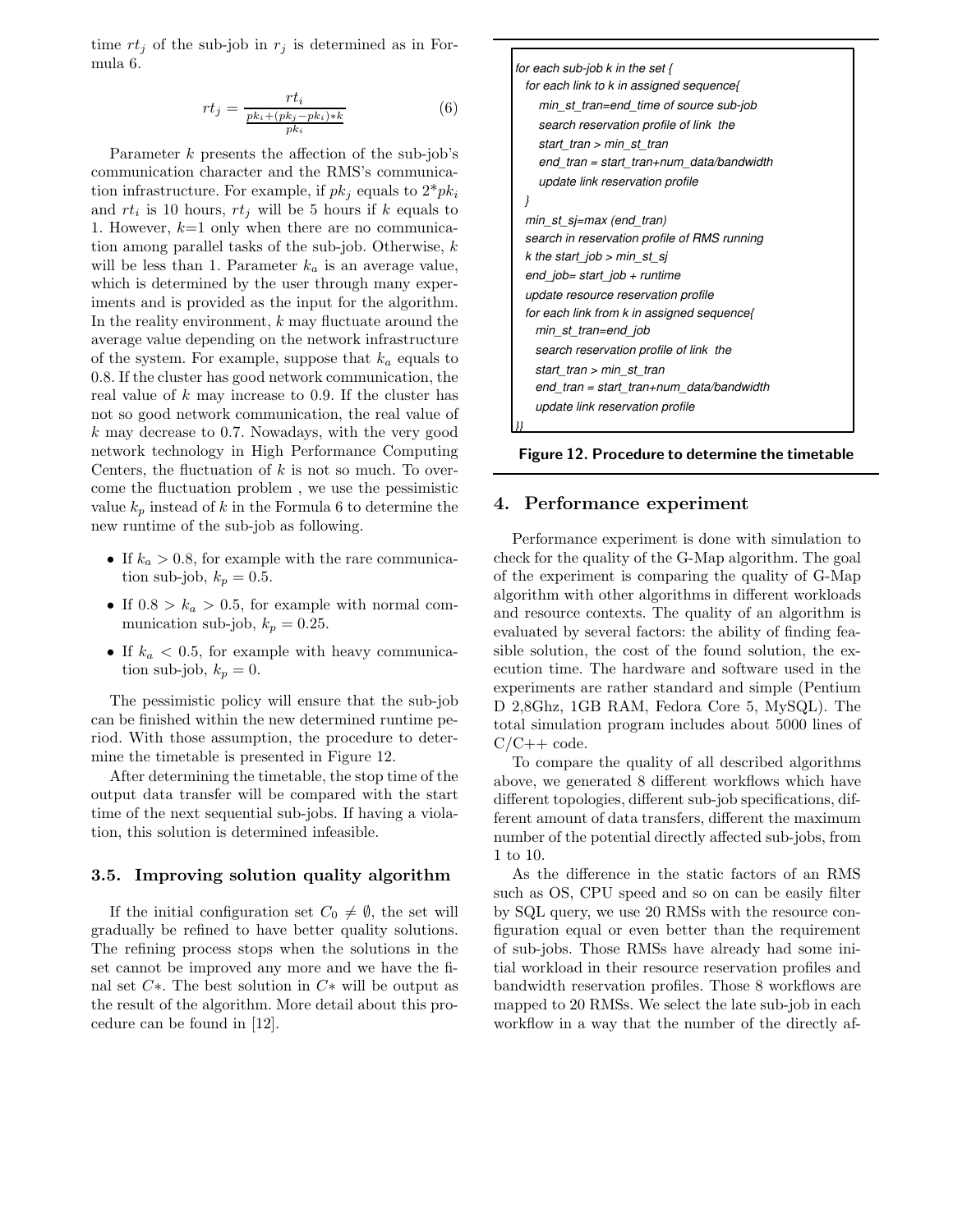fected sub-jobs equals the maximum number of the potential directly affected sub-jobs of that workflow. The late period is 1 time slot. With each group of the affected sub-jobs, we change the power configuration of RMS and the k value of affected sub-jobs. Those configurations are presented in Table 1. For example, with the first row in the Table 1, the resource configuration 90-0-10 means that there is 90% number of RMS having CPU performance like requirement,  $0\%$  number of RMS having CPU performance 25% more power than requirement, 10% number of RMS having CPU performance 50% more power than requirement. The workload configuration 90-0-10 means that 90% number of affected sub-jobs having  $k = 0.5, 0\%$  number of affected sub-jobs having  $k = 0.25, 10\%$  number of affected sub-jobs having  $k = 0$ .

|       |          | Resource configuration | Workload configuration |            |          |  |
|-------|----------|------------------------|------------------------|------------|----------|--|
| $0\%$ | 25%      | 50%                    | $k=0.5$                | $k = 0.25$ | $k=0$    |  |
| 90    | $\Omega$ | 10                     | 90                     | 0          | 10       |  |
| 90    | 10       | 0                      | 90                     | 10         | $\Omega$ |  |
| 60    | 30       | 10                     | 60                     | 30         | 10       |  |
| 60    | 10       | 30                     | 60                     | 10         | 30       |  |
| 30    | 60       | 10                     | 30                     | 60         | 10       |  |
| 30    | 10       | 60                     | 30                     | 10         | 60       |  |
| 10    | 30       | 60                     | 10                     | 30         | 60       |  |
| 10    | 60       | 30                     | 10                     | 60         | 30       |  |
| 10    | $\theta$ | 90                     | 10                     | 0          | 90       |  |
| 10    | 90       | 0                      | 10                     | 90         | $\theta$ |  |
| 0     | 10       | 90                     | $\theta$               | 10         | 90       |  |
| 0     | 90       | 10                     |                        | 90         | 10       |  |

Table 1. Resource configuration scenario and workload configuration scenario

With each affected sub-job group, with each power resource configuration scenario, with each workload configuration scenario, we do mapping with 4 algorithms: G-Map, DBC, H-Map, search all cases. Thus, with each algorithm, we have total  $8*12*12=1152$  running instances. With each running instance we record the runtime of the algorithm and the cost of the solution if it is feasible.

Table 2 presents the detail cost and runtime of each algorithm for different group of affected sub-jobs in three extreme experimental scenario. Among 4 algorithms, only the SAC algorithm have great runtime when the size of the problem increase. The runtime of this algorithm becomes exponent when number of affected sub-job greater than or equal 6. Other algorithms have very small runtime. In all cases, the run-

|                                                                   | SAC                      |                          | $\overline{H}$ -Map |              | $\overline{DBC}$                                                  |              | $\overline{G}$ -Map |              |  |
|-------------------------------------------------------------------|--------------------------|--------------------------|---------------------|--------------|-------------------------------------------------------------------|--------------|---------------------|--------------|--|
| Sjs                                                               | Cost                     | Rt                       | Cost                | Rt           | Cost                                                              | Rt           | Cost                | Rt           |  |
| Resource configuration 90-10-0 and Workload configuration 0-10-90 |                          |                          |                     |              |                                                                   |              |                     |              |  |
| 3                                                                 | 50.3                     | $\overline{4}$           | 50.3                | $\rm 0.5$    | 50.3                                                              | 0.5          | 50.3                | 0.5          |  |
| $\overline{4}$                                                    | 62.0                     | 59                       | 62.0                | $\mathbf{1}$ | 62.0                                                              | $\mathbf{1}$ | 62.0                | $\mathbf{1}$ |  |
| 5                                                                 | 87.7                     | 1211                     | 87.7                | $\mathbf{1}$ | 87.7                                                              | $\mathbf{1}$ | 87.7                | 1            |  |
| 6                                                                 | -                        |                          | 78.4                | $\mathbf{1}$ | 81.5                                                              | $\mathbf{1}$ | 78.5                | $\mathbf{1}$ |  |
| $\overline{7}$                                                    | ÷,                       |                          | 95.1                | 1            | 102.3                                                             | $\mathbf{1}$ | 95.1                | 1            |  |
| 8                                                                 | ÷,                       | $\frac{1}{2}$            | 113.5               | $\mathbf{1}$ | 113.5                                                             | $\mathbf{1}$ | 113.5               | 1            |  |
| 9                                                                 |                          |                          | 110.7               | $\mathbf{1}$ | 119.7                                                             | $\mathbf{1}$ | 110.7               | $\mathbf 1$  |  |
| 10                                                                |                          |                          | 144.6               | 1            | 150.6                                                             | 1            | 142.8               | 1            |  |
|                                                                   |                          |                          |                     |              | Resource configuration 60-30-0 and Workload configuration 30-60-0 |              |                     |              |  |
| 3                                                                 | 50.3                     | $\sqrt{4}$               | 50.3                | 0.5          | 50.3                                                              | 0.5          | 50.3                | 0.5          |  |
| $\overline{4}$                                                    | N/S                      | 60                       | N/S                 | $\mathbf{1}$ | N/S                                                               | $\mathbf{1}$ | N/S                 | $\mathbf{1}$ |  |
| 5                                                                 | 87.7                     | 1217                     | 87.7                | 0.5          | 87.7                                                              | $\mathbf{1}$ | 87.7                | $\mathbf{1}$ |  |
| 6                                                                 | -                        |                          | 81.5                | $\mathbf 1$  | 92                                                                | 0.5          | 81.5                | $\mathbf{1}$ |  |
| $\overline{7}$                                                    |                          |                          | 95.1                | $\mathbf{1}$ | 102.3                                                             | $1\,$        | 95.1                | 0.5          |  |
| 8                                                                 | -                        | -                        | N/S                 | 0.5          | 113.5                                                             | 0.5          | 113.5               | 1            |  |
| 9                                                                 |                          |                          | N/S                 | $\mathbf{1}$ | N/S                                                               | $\mathbf{1}$ | N/S                 | 0.5          |  |
| 10                                                                |                          | ÷,                       | N/S                 | 0.5          | 166.2                                                             | $\mathbf{1}$ | 153.6               | $\mathbf{1}$ |  |
|                                                                   |                          |                          |                     |              | Resource configuration 0-10-90 and Workload configuration 90-10-0 |              |                     |              |  |
| 3                                                                 | 50.3                     | $\overline{4}$           | 50.3                | 0.5          | 50.3                                                              | 0.5          | 50.3                | 0.5          |  |
| $\overline{4}$                                                    | N/S                      | 57                       | N/S                 | $\mathbf{1}$ | N/S                                                               | $\mathbf{1}$ | N/S                 | $\mathbf{1}$ |  |
| 5                                                                 | 87.7                     | 1205                     | 87.7                | 0.5          | 87.7                                                              | $\mathbf{1}$ | 87.7                | 1            |  |
| 6                                                                 |                          |                          | 81.5                | $\mathbf 1$  | 92                                                                | 0.5          | 81.5                | 1            |  |
| $\overline{7}$                                                    | ÷,                       | $\overline{a}$           | 95.1                | $\mathbf{1}$ | 102.3                                                             | $\mathbf{1}$ | 95.1                | 1            |  |
| 8                                                                 | $\overline{\phantom{0}}$ | $\overline{\phantom{a}}$ | N/S                 | 0.5          | N/S                                                               | 0.5          | N/S                 | 1            |  |
| 9                                                                 |                          |                          | N/S                 | $1\,$        | N/S                                                               | $\mathbf{1}$ | N/S                 | $\mathbf{1}$ |  |
| 10                                                                | ÷                        | $\overline{a}$           | N/S                 | 0.5          | 166.2                                                             | $1\,$        | 153.6               | $\,1$        |  |

Table 2. Performance result in three extreme experimental scenario

time of H-Map, DBC, G-Map is not greater than 1 second.

From the data in the table, we can see clearly a trend that if the Grid has a lot of more powerful RMSs than requirement and the group of affected sub-jobs has a lot of computing intensive jobs (big  $k$ ), the chance to have a feasible solution will be higher and vice versa. Because of having the greatest runtime, the search all cases algorithm can find out solution within an acceptable period when the size of the problem is small. Therefore, it has the smallest ability to find a feasible solution. H-Map algorithm also has limited ability to find a feasible solution. The reason is that H-Map is designed for mapping the whole workflow but not the special case like this problem. Thus, there are a lot of infeasible solutions in the initial configuration set. G-Map and DBC algorithm have the same ability to find